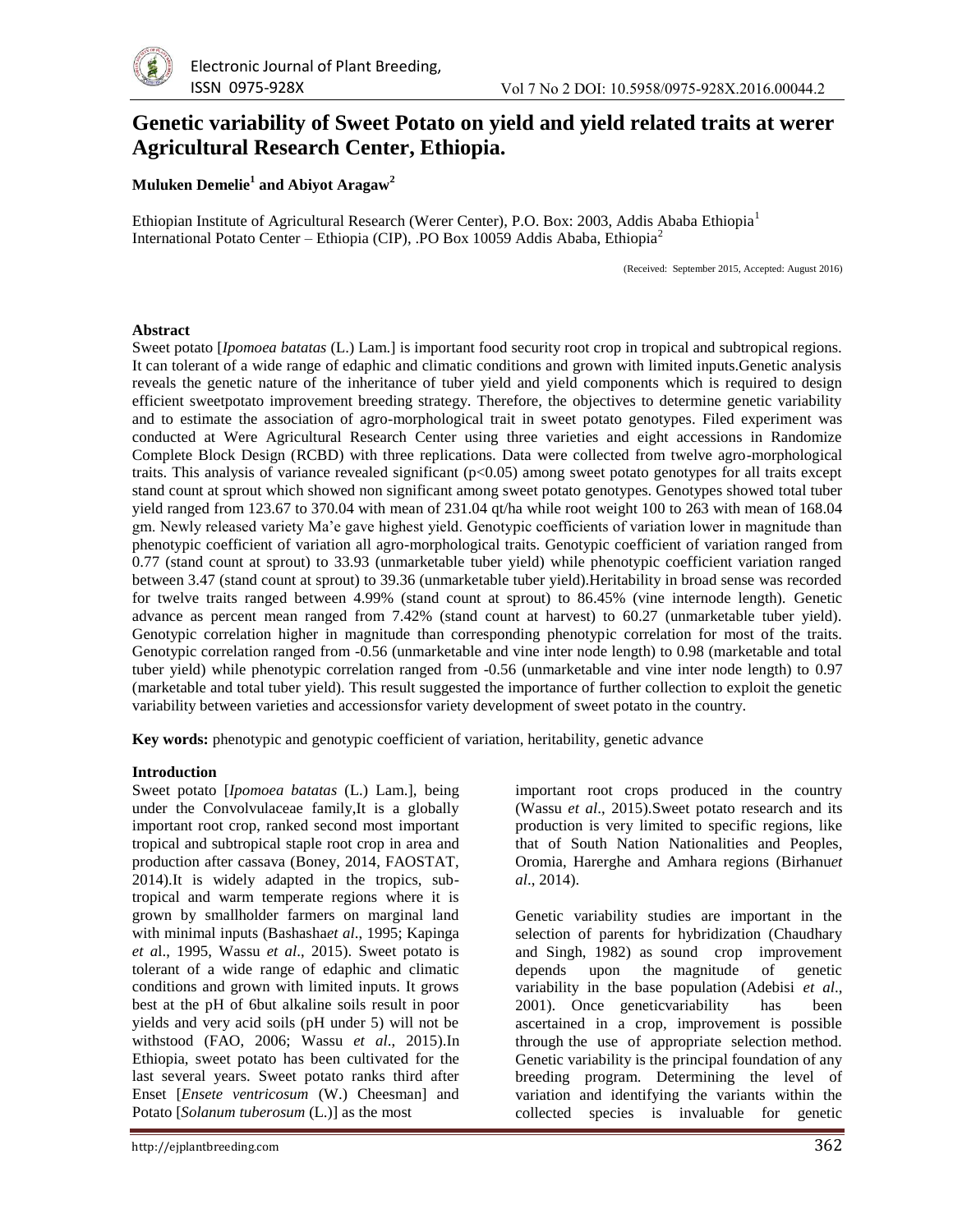

improvement and conservation of the crop (Lin *et al*., 2007; Clark and Hoy, 2006, Boney, 2014).Genetic analysis reveals the genetic nature of the inheritance of tuber yield and yield components which is required to design efficient sweetpotato improvement breeding strategy (Wassu *et al*., 2015).However, the genetic variability of agromorphological traits within and between varieties and accessions was not determined.Therefore, this research was conducted with the objectives to assess the nature and extentgenetic variability and to estimate the association of agro-morphological trait in sweet potato genotypes.

# **Materials and Methods Experimental Site, Materials and Design**

Sweet potato genotypes were planted at Were Agricultural Research Centerwhichis 280 km in the northeast of Addis Ababa with altitude 740 m.a.s.l. The center has total annual rainfall of 564 mm and total annual average mm and total annual average evapotranspiration of 2050 mm. The soil is light textured alluvial and black soil with a pH of 8.4. The mean annual temperature is  $34.1 \text{ °C}$  with a minimum of 18.9  $\degree$ C and maximum of 38  $\degree$ C (WARC, 2007).

Eleven sweet potato genotypes namelythree released varietiesMa'e, Koka-12 and Fallaha and eight accessions CN-2054-6, CN-2066-1, TIS-9068-7, TIS-82-0602-6, 1870004-2, CN-2065-7, TIS-9068-4 and CN-1753-1Bwere evaluated in randomized complete block design (RCBD) with three replications. Sweet potato cutting which have 2-3 buds were planted in each replication with 5 m X 6 m plot size and spacing were used 0.4 mx 1.0 m. All other recommended cultural practices and irrigation were applied as needed.

# **Data Collected**

Data were collected from total, marketable and unmarketable tuber yields, green top weight, vine length, vine internode length, vine internode diameter, average number of roots/plant, average root weight, stand count at sprout and harvestwere collected.

# **Data Analysis**

Data were subjected to analysis of variance (ANOVA) using SAS version 9.1 (SAS, 2004) to test the presence of significant differences among genotypes. The phenotypic and genotypic coefficient of variation was computed using the formula suggested by Burton and de Vane (1953). Broad sense heritability values

were estimated using the formula adopted by Falconer and Mackay (1996). Genetic advance in absolute unit (GA) and percent of the mean (GAM), assuming selection of superior 5% of the genotypes were estimated in accordance with the methods illustrated by Johnson *et al*. (1955).

# **Results and Discussion**

#### **Analysis of Variance and Mean Performance of Genotypes**

The analysis of variance computed for 12 agromorphological traits revealed the presence highly significant differences ( $p < 0.01$ ) on vine internode length, green top weight, vine length, number of roots per plant, unmarketable tuber yield(qt/ha), marketable tuber yield (qt/ha) and total tuber yield (qt/ha). On other hand genotypes showed significant difference  $(p<0.05)$  on number of braches per plants, stand count at harvest, vine internode diameter (mm) and root weight (gm)among accessions.However, non significant differencewas observed on stand count at sprout among sweet potato genotypes (Table 1). This analysis of variance result indicated the presence of variability among sweet potato genotypes studied traits which can be exploited through selection to improve the crop for desired traits for further sweet potato breeding program. This result is in agreement with Boney (2014) who reported the presence significant difference among sweet potato genotypes.

The mean performance of sweet potato genotypes showed wide range of means for studied agromorphological traits except a few traits which revealed narrow mean range of variation among tested genotypes. In these study genotypes showed narrow range of variation on stand count at sprouting ranged from 104 to 120 with mean of 112.18, number of branches per plant 2 and 4.6 with mean of 2.99, Vine internode length 2.5 to 5.85 with mean of 4.26 cm, vine internode diameter ranged from 3.2 to 7.4 with mean of 5.22 mm, number of roots per plants ranged between 3.6 to 13.6 with mean of 6.95.While this study analysis revealed that wide range of mean performance for stand count at harvest between 70 to 112 with mean of 88.88, green top weight ranged between 120 to 500 with mean of 306 qt/ha, vine length ranged between 59.6 to 263 with mean of 138.01 cm, root weight 100 to 263 with mean of 168.04 gm, unmarketable tuber yield ranged from 20.5 to 87.97 with mean of 48.2qt/ha, marketable tuber yield ranged from 100.52 to 319.47 with mean of 182.84 qt/ha and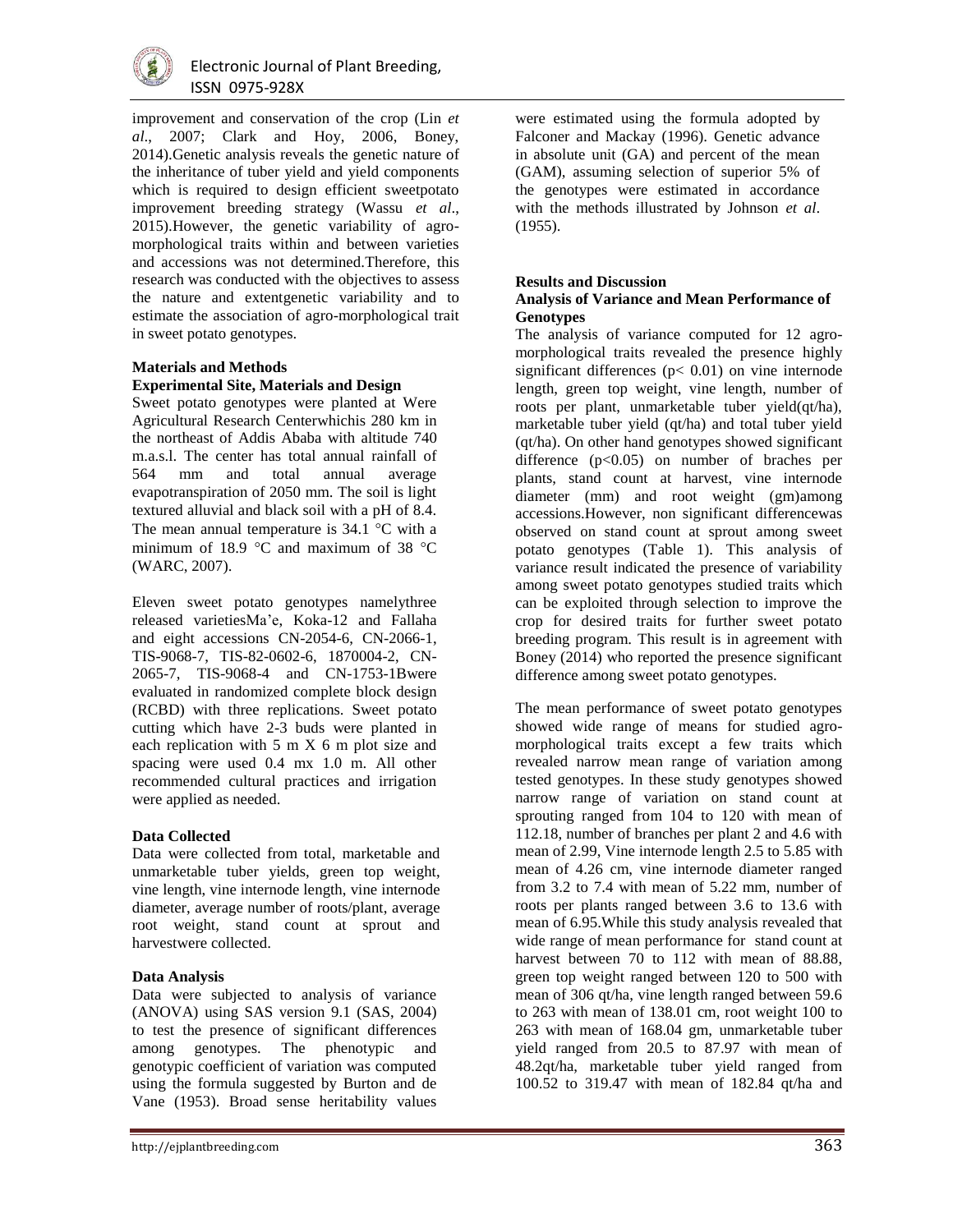

total tuber yield between 123.67 to 370.04 with mean of 231.04 qt/ha.

#### **Estimation of Genetic Variance Component Genotypic and Phenotypic Variation**

Genetic variability estimates including genotypic and phenotypic variance, phenotypic (PCV) and genotypic (GCV) coefficient of variation, heritability, and genetic advance as percent mean for 12agro-morphological raits in sweet potato genotypes are presented in (Table 2). Estimates of phenotypic and genotypic coefficients of variation, heritability and genetic advance as per cent of mean indicating the presence of variation and genotypes were diverse materials (Wassu *et al*., 2014).

Genotypiccoefficients of variation lower in magnitude than phenotypic coefficient of variation all agro-morphological traits. Genotypic coefficient of variation ranged from 0.77 (stand count at sprout) to 33.93 (unmarketable tuber yield) while phenotypic coefficient variation ranged between 3.47 (stand count at sprout) to 39.36 (unmarketable tuber yield). According to Sivasubramaniah and Menon (1973) PCV and GCV values greater than 20% are regarded as high, values between 10% and 20% to be medium whereas values less than 10% are considered to be low. Based on this delineation PCV and GCV recorded in this study, unmarketable (qt/ha), vine length (cm), number of roots per plant, total tuber yield (qt/ha) and green top weight (qt/ha) had higher value both at GCV and PCV. This find agreed with Solankeyet *al*., (2015) who reported that PCVandGCVwerehigher ontuberyield. This result is supported by Tsegaye*et al*.(2007) andThiyagu *et al*.(2013) who reported that high GCV and PCV indicatingthepresenceofwidegene ticvariabilityformorphologicaltraits Medium

GCV and higher PCV value recorded from number of branches per plant, vine internode length (cm) and root weight (gm) scored. On other hand vine internode diameter had medium value for both GCV and PCV. This find disagreed with Solankeyet *al*., (2015) who reported that PCVandGCVwere higher for fresh weight of tubers per plant,and number of branches per plant. However stand count at sprouting and harvesting had lowest value both at GCV and PCV.Higher magnitude of difference between phenotypic and genotypic coefficient were observed in root weight (gm), number of branches per plant, vine internode diameter (mm), green top weight (qt/ha) and number of roots per plant in decreasing orders. The observed moderate to high differences between phenotypic and genotypic coefficient of variations noticed for most of the traits indicating higher sensitivity to environmental modifications which might be difficult to improve traits through selection of high performing accessions (Wassu *et al*.,2015).On other hand remaining trait lower difference between phenotypic and genotypic coefficient of variation which differ only slightly indicating little influence of the environmental factors and traits can be improve through selection. This observation was in conformity with that ofAddisu *et al*., (2013).

## **Estimate broad sense heritability**

Heritability in broad sense was recorded fromtwelvetraits ranged between 4.99% (stand count at sprout) to 86.45% (vine internode length). This is disagreed with Boney *et al.,* 2014 who reported heritability estimates varied from -0.375% for total tuber yield to 66.3% for scab assessment.According to Robinson *et al.* (1955) heritability in broad sense is categorized as low (0-30%), moderate (31-60%) and high  $>$ 60%. Accordingly, heritability estimate in broad sense was low value was recorded for stand count at sproutwhile moderate heritability was registered for root weight (gm), vine internode diameter (mm), stand count at harvest and number of branches per plant.Very low broad sense heritability reveals the ineffectiveness of direct selection for the improvement of the traits while moderate heritability suggests improvement through selection (Obilana and Fakorade 1980) and Snowder *et al.,* 2005). High heritability was recorded from remaining seven tout of twelve traits. This result is in agreement with Jones *et al*., (1986)andThiyaguetal., (2013)who foundthatvine length and root size hadhighheritability.If heritability of a character is very high around 80% or more, selection for such character is fairly easy. This indicates there would be a close correspondence between the genotypic and phenotypic variations due to relatively small contribution of the environment to the phenotype expression of the trait (Singh *et al*, 1990).

# **Estimate of Genetic advance**

Genetic advance as the percentage of mean (GAM) at 5% selection intensity is presented (Table 2). This study result genetic advance as percent mean ranged from 7.42% (stand count at harvest) to 60.27 (unmarketable tuber yield). This result disagreed with Boney*et al*., 2014 who reported that genetic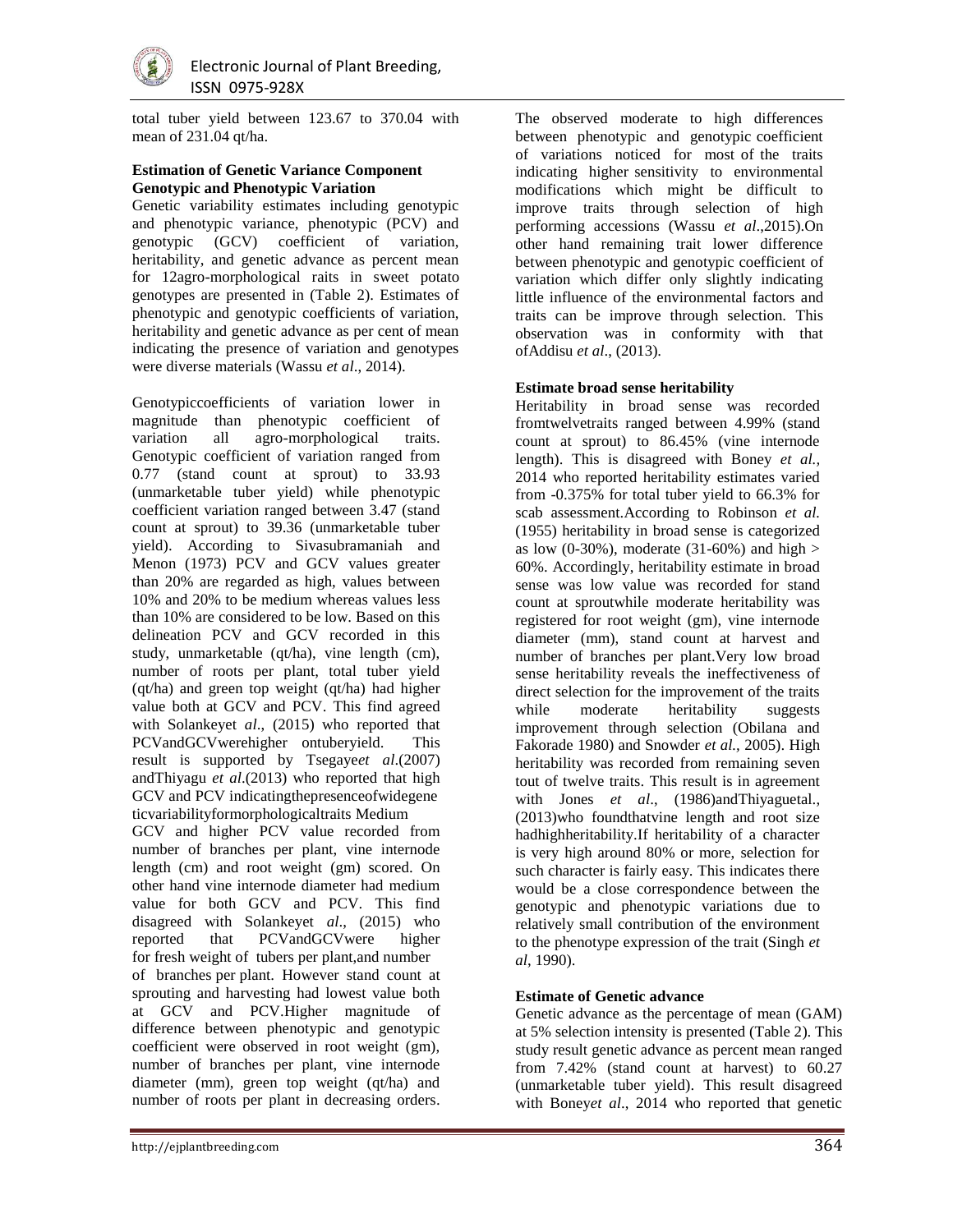

advance as percent of mean varied from -8.2% for total yield (tonnes/ha) to 44.6% for scab assessment.Genetic advance as percent mean was categorized as high  $(\geq 20\%)$ , moderate (10-20%) and low (0-10%) (Johnson *et al*.,1955). As per this suggestion, the lowest  $\left($  <10%) genetic advance was observed for stand count at harvest. Moderate genetic advance as the percentage of the mean were recorded from vine internode diameter (mm), root weight (gm) and number of branches per plant.This study finding disagreed with Boney*et al*., (2014) who reported moderate genetic advance as percent of mean for marketable tuber yield. While the highest genetic advance as the percentage of the meanrecorded from eight out of twelve agromorphological traits. This result is supported by Boney*et al*., (2014) who reported that genetic advance indicates the degree of gain in a character obtained under a particular selection and helps the breeder to predict the rate of improvement that can be achieved in different characters (Singh andNararayanan, 1993;Thiyagu*et al.,* 2013)

**Estimate of heritability along with genetic advance as percent of mean:**Johnson *et al*. (1955) suggested that heritability estimates along with genetic advance were more useful in predicting the effect of selecting the best individual. This study analysis revealed that vine internode length, green top weight, vine length, number of roots per plant, unmarketable tuber yield, marketable tuber yield and total tuber yield scored high heritability along with high genetic advance as percent of mean. This result is supported by Boney*et al*., (2014) who reported that high heritability together with high genetic advance is vital tool for selection of the best individuals and for successful genetic improvement. On other hand, moderate heritability and genetic advance as percent of mean recorded fromnumber of branches per plant, vine internode diameter and root weight. This result confirm with Falconer and Mackay, (1996) who reported that moderate genetic advance together with moderate heritability noticed for marketable tuber yield indicated the presence of intra and inter allelic interactions in the appearance of these characters. This result also showed that low heritability and high genetic advance was recorded from stand count at sprout and medium heritability with low genetic advance was scored from stand count at harvest but there is low scored at heritability and high genetic advance. This result agreed with Chahal and Gosal, (2010, Wassu *et al*., (2015) who reported that both heritability and expected genetic advance values were low, indicated that selection might be considerably difficult to improve the crop through selection due

to the masking effect of environment on the genotypic effect.

## **Genotypic and Phenotypic Correlations Correlation of tuber yield with other agro morphological traits**

Yield in generally, isa complex polygenic trait and difficult to improve directly. Estimating its genotypic and phenotypic correlation coefficients with yield related traits is important to utilize the available variability through selection. Root weight is of primary importance, and thus associations with it are particular interest (Jones, 1970). This study result showed that genotypic correlation higher in magnitude than corresponding phenotypic correlation for most of the studied traits.This result supported by Solankey*et al*.(2015) who reported that genotypic correlation is greater in magnitude than corresponding phenotypic correlation which indicated that most of the association existed between total storage root yield and other traits were controlled by genetic factor.

This study analysis revealed that genotypic correlation ranged from -0.56 (unmarketable and vine inter node length) to 0.98 (marketable and total storage root yield). Stand count, vine internode length and green top weight hand negative non significant genotypic correlation withtotal storage root yield while number of branches per plant, stand count at harvest and vine internode length hand positive non significant genotypic correlation coefficient with total storage root yield. This result disagreed with Yohannes *et a*l. (2010) who reported that non-significant positive correlation of total storage root yield with rootdiameter, marketable storage root yield and average storage root weight.Total storage root yield hand positive and highly significant genotypic correlation with number of roots per plant, unmarketable root yield and marketable root yield. However vine length hand negative highly significant genotypic correlation with total storage root yield.This find confirm with Yohannes *et a*l. (2010) who reported that total storage root yield had significant genotypic correlation with only unmarketable storage root yield. However, disagree with negative correlation between root length and total storage root yield.

This study analysis revealed phenotypic correlation ranged from -0.56 (unmarketable and vine inter node length) to 0.97 (marketable and total tuber yield). Root tuber yield hand negative and non significant phenotypic correlation with stand count and vine internode length.While number of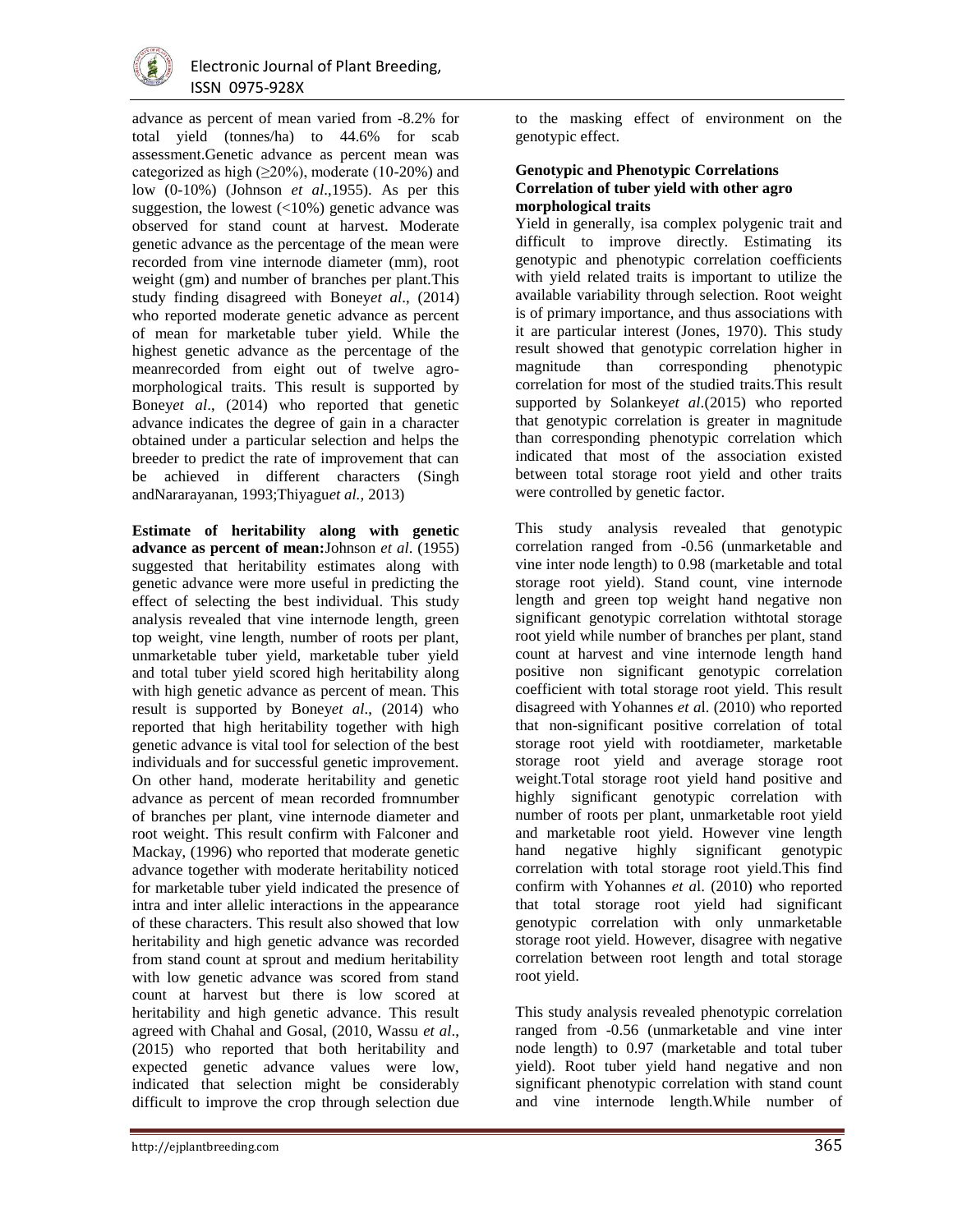

branches per plant, stand count at harvest, green top weight, vine internode diameter and root weight hand positive and non significant phenotypic correlation coefficient with root tuber yield.Root tuber yield hand positive and highly significant phenotypic correlation with vine length, number of roots per plant, unmarketable root yield and marketable root yield. This finding supported by Solankey*et al*. (2015) who reported that positive and highly significant association was existed between total storage root yield and unmarketable storage root yieldbut disagreed with positive and significant phenotypic correlation was observed for fresh weight of tuber per plant with number of tubers per plant and root length had negative and significant correlation with total storage root yield at phenotypic level.

#### **Conclusion**

This analysis of variance revealed significant  $(p<0.05)$  among sweet potato genotypes for all traits except stand count at sprout which showed non significant among sweet potato genotypes which indicates the existence of notable genetic variability. There were less coefficients of variation in all of the characters indicating good precision of the experiment. The result of this study revealed that most studied traits had high genotypic and phenotypic coefficient of variation,high heritability, high genetic advance as percent of mean and high heritability along with high genetic advance as percent of means indicating successful genetic improvement of sweet potato genotypes. Total tuber yield will be improved simultaneously with number of roots per plant; unmarketable root yield and marketable root yield while the reverse true for vine length. This result suggested the importance of further collection to exploit the genetic variability between varieties and accessionsfor variety development of sweet potato in the country.

#### **Reference**

- Addisu,F., Yohannes P. and Habtamu Z.,2013. Genetic variability and association between agronomic characters in some potato (Solanum tuberosum L.) genotypes in SNNPRS, Ethiopia. *International Journal of Biodiversity and Conservation,* 5(8): 523-528.
- Adebisi MA, Ariyo OJ, Kehinde OB, 2001. *Variation and correlation studies in quantitative characteristics in soybean*. Proceedings of the 35th Annual Conference of the Agricultural Society of Nigeria held at the University of Agriculture, Abeokuta, 121-125.
- Afuape S. O., Okocha P. I. and Njoku D., 2011. Multivariate assessment of the agromorphological variability and yield components among sweet potato [Ipomoea batatas (L.) Lam]

landraces. *African Journal of Plant Science* 5(2): 123-132.

- Ana Veruska Cruz da Silva, LuziaNildaTabosa Andrade, Allívia Rouse Carregosa, Maria Urbana CorrêaNunes and Lucas RezendePinheiro, 2013. Genetic diversity of sweet potatoes collection from Northeastern Brazil. *African Journal of Biotechnology*, 13(10): 1109-1116.
- Bashasha, B.R.O.M., Mwanga, C., Ocittip, O. and Ewell, P.T., 1995. Sweet potato in the farming and food system of Uganda: A farm survey report. CIP Sub-Saharan Africa Region, National Agricultural Research Organization, Nairobi, Kenya.
- Birhanu Amare, Fetien Abay, YemaneTsehaye, 2014. Evaluation of Sweet Potato [*Ipomoea batatas* (L.) Lam.] Varieties for Total Storage Root Yield in South and South East Zones of Tigray, Ethiopia. *American Journal of Trade and Policy*, 1(3): 27-32.
- Boney Wera, Abner Yalu, Akkinapally Ramakrishna, Myla Deros,2014. Genotypic Variability Estimates of Agronomic Traits for Selection in A Sweetpotato [Ipomoea batatas (L.) Lam.] Poly crosses Population in Papua New Guinea. *Journal of Plant Breeding and Genetics,* 02 (03):131-136.
- Chaudhary VS, Singh BB, 1982. Heterosis and genetic variability in relation to genetic diversity in soybean*. Indian Journal of Genetics*, 42: 324- 328.
- Clark, C. A. and Hoy, M. W. 2006. Effects of common viruses on yield and quality of Beauregard sweet potato in Louisiana. Plant Disease 90 (1): 83-88.
- Engida T., Nigussie D. and Devakara S.E.V, 2007.Genetic Variability for Yield and Other Agronomic Traits in Sweet Potato.Journal of Agronomy 6 (1): 94-99
- Falconer, D. S. and Mackay, T. F. C. 1996. Introduction to Quantitative Genetics, Person Prentice Hall, England.
- FAO (2006). World information and early warning system on plant genetic resources. Food and Agriculture Organization of the United Nations, Rome.
- FAOSTAT (2012). Global production and consumption of root and tuber. In FAO corporate document repository. Report on the Inter-center review of root and tuber crops research in the CGIAR. [Available online: http://www.fao.org.; Accessed in June15, 2015].
- Jones, A., 1970. Phenotypic, genotypic and environmental correlations in sweet potatoes.*J. Amer. Soc. Hort. Sci*. 95(3): 326-330.
- Jones,A.,P.D.DukesandJ.M.Schalk.1986.Sweet potato breeding, p.1–35.In:M.J. Basset(ed.).Breeding vegetable crops. AVI Publishing Co.,Westport,Conn.
- Kapinga, R.E., Ewell, P.T., Jeremiah, S.C. and Kileo, R., 1995. Sweet potato in Tanzania farming and food systems: Implications for research, CIP,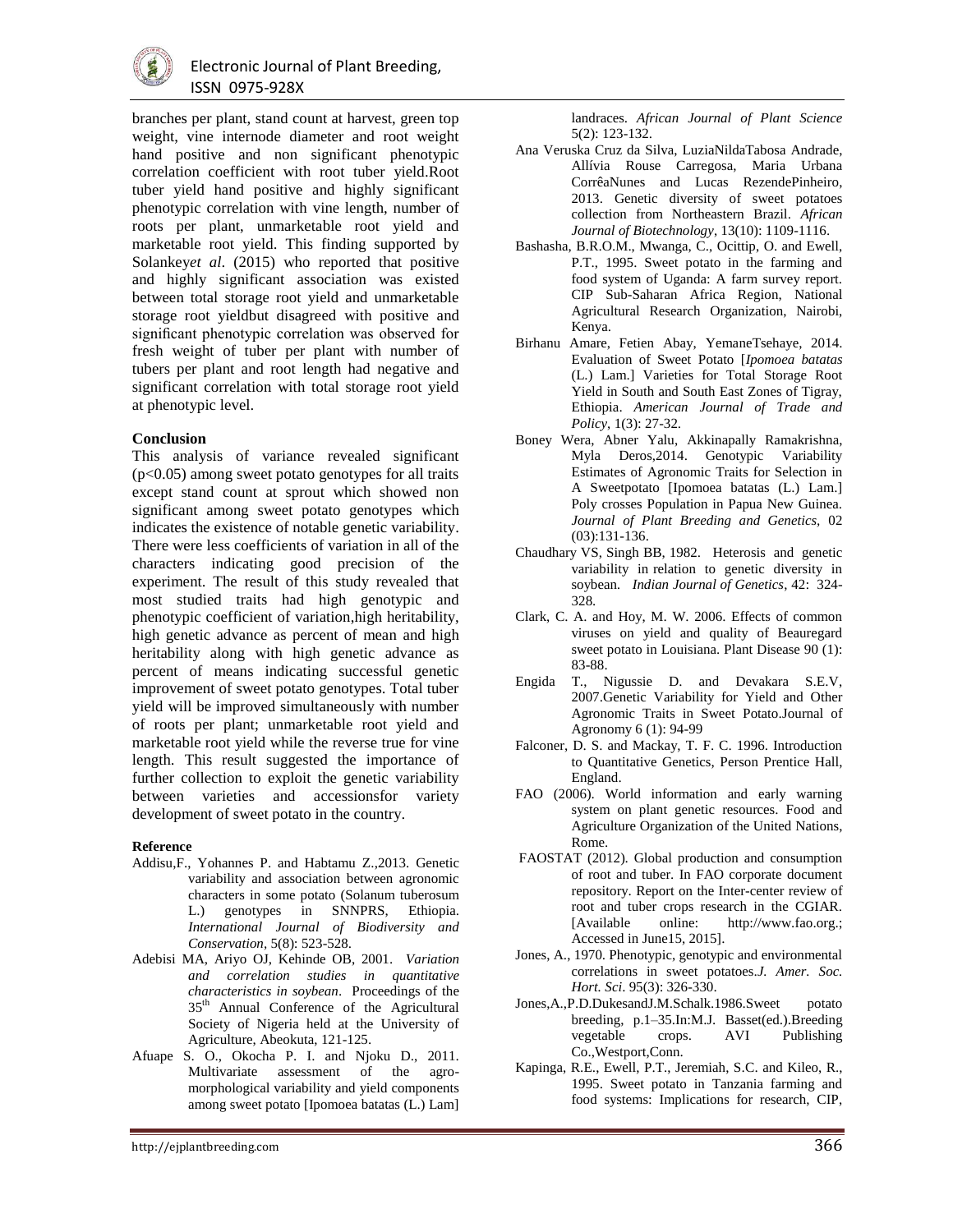

Sub-Saharan Africa Region, Nairobi, Kenya/Ministry of Agriculture, Dares Salaam, Tanzania. pp.47.

- Lin, K. H., Lai, Y. C., Chang, K. Y., Cheng, Y. F., Hwang, S. Y. and Lo, H. F. 2007. Improving breeding efficiency for quality and yield of sweet potato. *Biochem. Botanical Studies* , 48: 283 -292.
- Mulualem, T. and Mohammed, H. 2012. Genetic variability and association among yield and yield related traits in Aerial Yam [Dioscoreabulbifera(L.) lam] Accessions at South -western Ethiopia. *Journal of Natural Science Research*, 2(9).
- Obilana, A. T. and Fakorede, M. A. B. 1980. Heritability a Treatise. *Institute of Agricultural Research*, 1: 72 -82.
- Singh,K.B., Geletu, B. and Malhorta, R.S. 1990. Associatition of some characters with seed yield in chick pea collection. *Euphytica* 49: 83 -88.
- Singh,P.andS.S.Narayanan.1993.Biometricaltechniques in plant breeding. KalyaniPublishers,NewDelhi.
- Snowder, G. D., Cushman, R. A and Echternkamp, S.E. 2005. Heritability Estimate for Bilateral Ovulation in Heifers. *American Society of Animal Science* 83(2): 39 -42.
- Solankey,S.S. Singh, P .K andSingh, R.K.,2015. Genetic Diversity and InterrelationshipofQualitative andQuantitativeTraitsinSweetPotato. InternationalJournalofVegetableScience,21:236 –248.
- Thiyagu,D.,M.Y.Rafii,T.M.M.Mahmud,M.A.Latif,M.A. Malek,andG.Sentoor.2013.Geneticvariabilityofs weetpotato(Ipomoeabatatas Lam.)genotypesselected for vegetable use. Journal FoodAgr.Environ.11(2):340 –344.
- Tsegaye,E.,Dechassa,N. andD.Sastry.2007.Genetic variability for yield and other agronomictraitsinsweetpotato.*Journal of .Agronomy*, 6(1):94 –99.
- Wassu Mohammed, Solomon Ali, BeneberuShimelis and SimretBurga, 2015.Genetic Diversity of Local and Introduced Sweet Potato [*Ipomoea batatas* (L.) Lam.] Collections for Agro Physicochemical Attributes in Ethiopia. *Science, Technology and Arts Research*  Journal, 4(1): 09-19.
- Yohannes Gedamu1, Getachew Belay and Nigussie Dechassa,201.Genotypic and Phenotypic Correlations of Root Yield and other Traits of Orange Fleshed Sweet Potatoes [Ipomoea batatas (L.) Lam.]. Journal of the Drylands,3(2): 208 -213.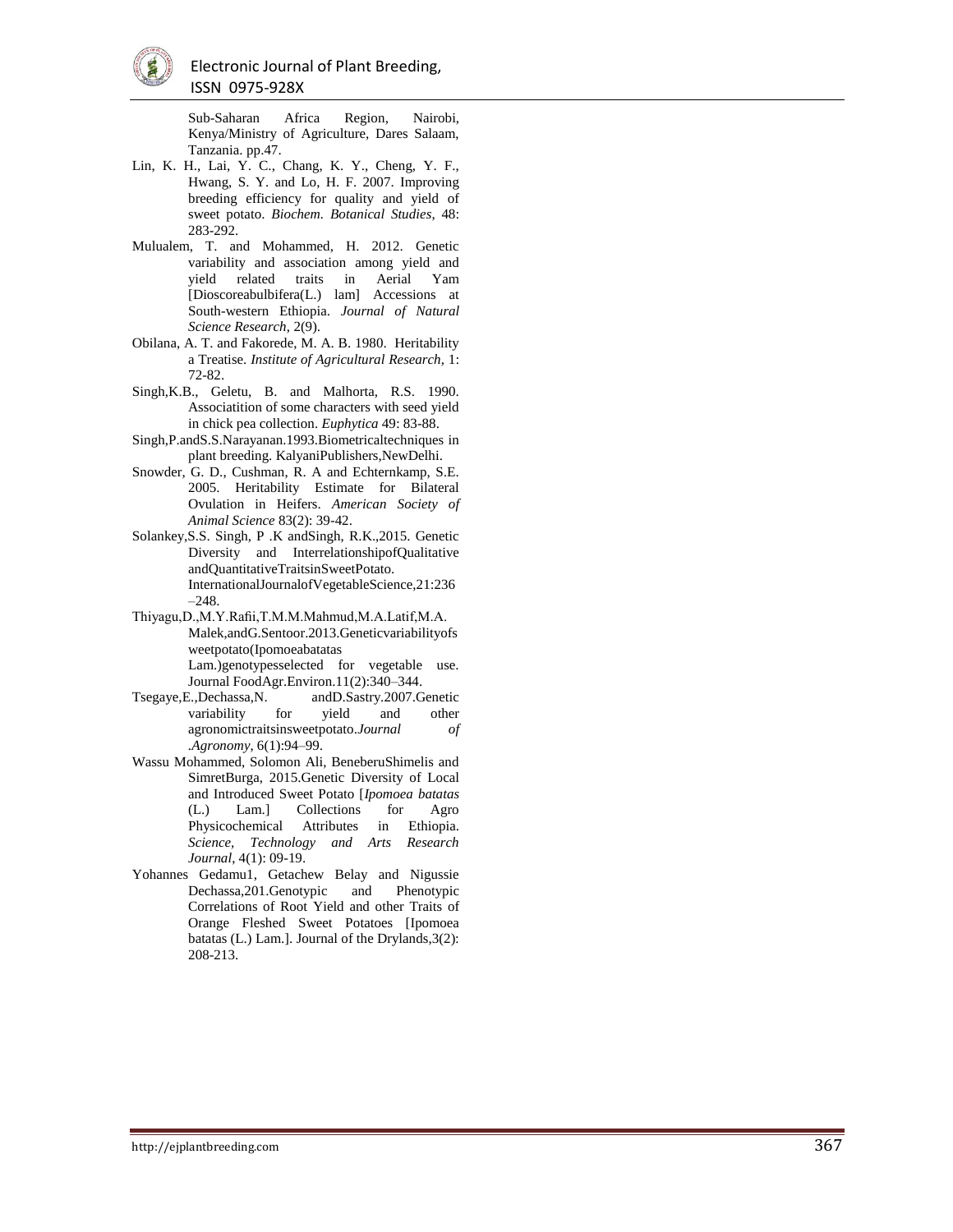

| Traits                        | <b>SE</b> | Genotype     | Error   | CV    | Range         | Mean   |
|-------------------------------|-----------|--------------|---------|-------|---------------|--------|
| <b>Stand Count at Sprout</b>  | 3.79      | $16.62^{ns}$ | 14.36   | 3.38  | $104 - 120$   | 112.18 |
| No of Branches                | 0.50      | $0.82^*$     | 0.25    | 16.85 | $2 - 4.6$     | 2.99   |
| Vine Internode Length (cm)    | 0.34      | $2.28**$     | 0.11    | 7.89  | $2.5 - 5.85$  | 4.26   |
| <b>Stand Count at Harvest</b> | 6.65      | 125.15*      | 44.17   | 7.48  | $70 - 112$    | 88.88  |
| Green Top Weight (qt/ha)      | 60.10     | 21165.82**   | 3612.45 | 19.64 | $120 - 500$   | 306.00 |
| Vine Internode Diameter (mm)  | 0.74      | $1.56*$      | 0.55    | 14.25 | $3.2 - 7.4$   | 5.22   |
| Vine Length (cm)              | 17.82     | 5682.95**    | 317.40  | 12.91 | $59.6 - 263$  | 138.01 |
| Root Weight (gm)              |           |              |         |       |               |        |
| Roots per Plant               | 33.64     | 2772.12*     | 1131.98 | 20.02 | $100 - 263$   | 168.04 |
| Unmarketable Yield (qt/ha)    | 1.35      | $11.15**$    | 1.82    | 19.41 | $3.6 - 13.6$  | 6.95   |
|                               | 9.61      | 894.91**     | 92.36   | 19.94 | 20.5-87.97    | 48.20  |
| Marketable Yield (qt/ha)      | 33.06     | 7292.40**    | 1092.82 | 18.08 | 100.52-319.47 | 182.84 |
| Total Yield (qt/ha)           | 36.48     | 11338.63**   | 1330.69 | 15.79 | 123.67-370.4  | 231.04 |

|  |  |  | Table 1. Mean squares from analysis of variance for agro-morphological traits of 11 sweet potato genotypes at Werer Agricultural Research Center |
|--|--|--|--------------------------------------------------------------------------------------------------------------------------------------------------|
|  |  |  |                                                                                                                                                  |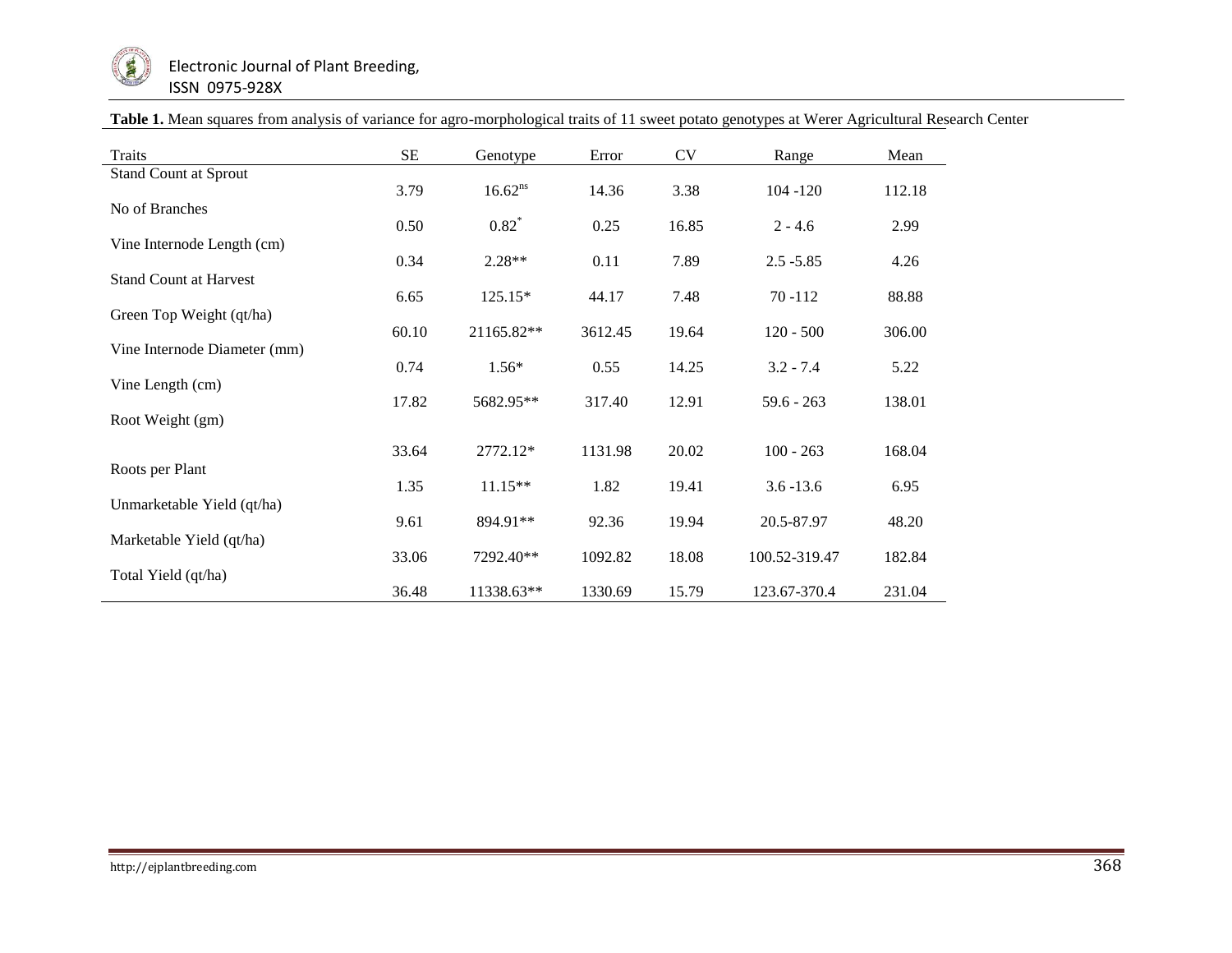

| <b>Traits</b>                 | $\sigma 2g$ | $\sigma 2p$ | GCV%  | PCV%  | H %   | GA%   |
|-------------------------------|-------------|-------------|-------|-------|-------|-------|
| Stand Count at Sprout         | 0.75        | 15.12       | 0.77  | 3.47  | 4.99  | 35.64 |
| No of Branches                | 0.19        | 0.44        | 14.45 | 22.20 | 42.37 | 19.37 |
| Vine Internode Length (cm)    | 0.72        | 0.84        | 19.94 | 21.45 | 86.45 | 38.19 |
| <b>Stand Count at Harvest</b> |             |             |       |       |       |       |
| Green Top Weight (qt/ha)      | 26.99       | 71.16       | 5.85  | 9.49  | 37.93 | 7.42  |
|                               | 5851.12     | 9463.57     | 25.00 | 31.79 | 61.83 | 40.49 |
| Vine Internode Diameter (mm)  | 0.34        | 0.89        | 11.09 | 18.06 | 37.69 | 14.02 |
| Vine Length (cm)              | 1788.52     | 2105.92     | 30.64 | 33.25 | 84.93 | 58.17 |
| Root Weight (gm)              | 546.71      | 1678.70     | 13.91 | 24.38 | 32.57 | 16.36 |
| Roots per Plant               | 3.11        | 4.93        | 25.35 | 31.93 | 63.03 | 41.46 |
| Unmarketable Yield (qt/ha)    |             |             |       |       |       |       |
| Marketable Yield (qt/ha)      | 267.52      | 359.88      | 33.93 | 39.36 | 74.34 | 60.27 |
| Total Yield (qt/ha)           | 2066.53     | 3159.35     | 24.86 | 30.74 | 65.41 | 41.42 |
|                               | 3335.98     | 4666.67     | 25.00 | 29.57 | 71.49 | 43.54 |

## **Table 2:** Genotypic and phenotypic coefficient of variances, heritability and genetic advance in 11 sweet potato genotypes for 10 agro morphological traits